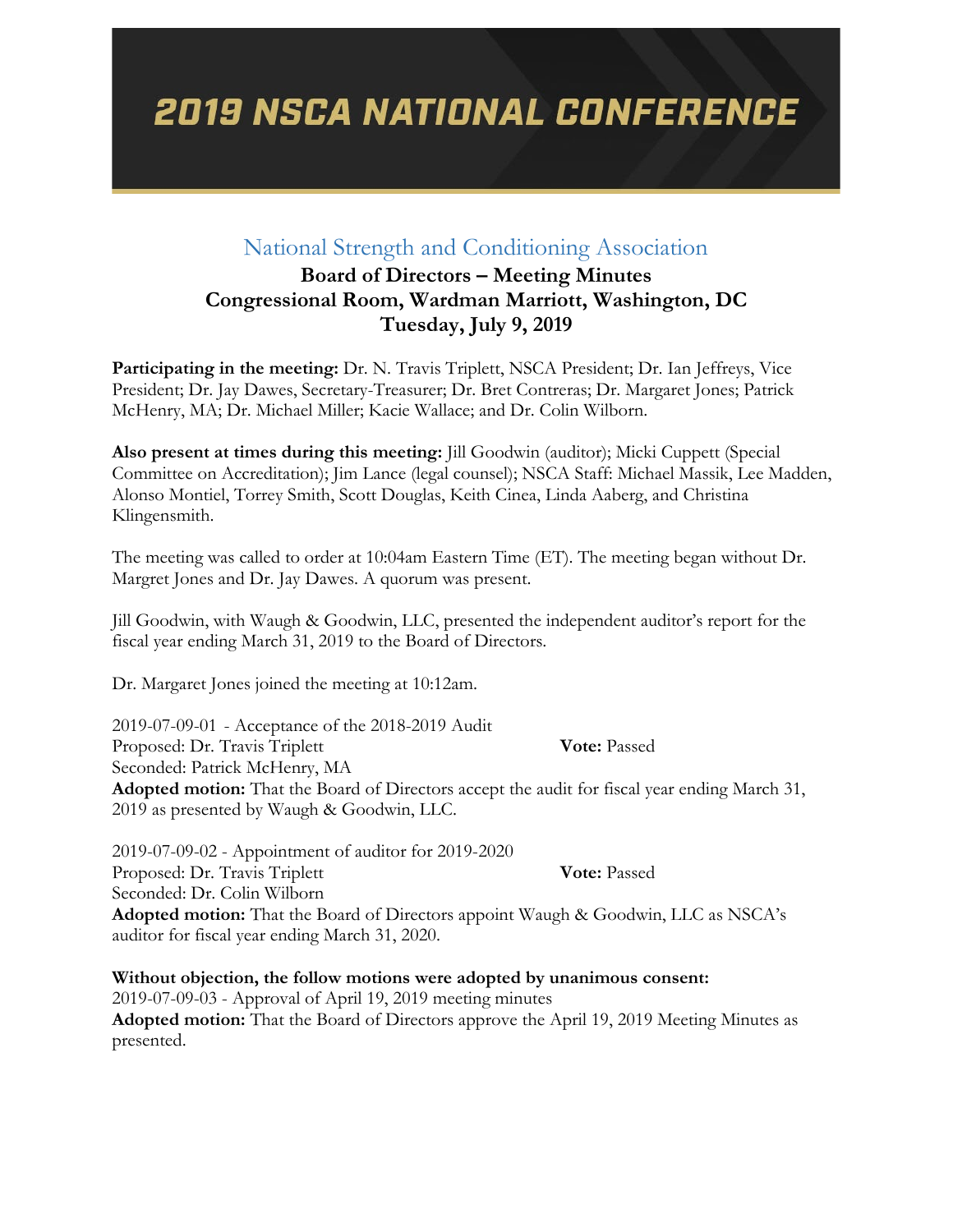2019-07-09-04 - Ratify May 2019 email vote and approval of minutes **Adopted motion:** That the Board of Directors ratify the May email vote and approve the minutes as presented.

2019-07-09-05 - Ratify June 2019 email vote and approval of minutes **Adopted motion:** That the Board of Directors ratify the June email vote and approve the minutes as presented.

2019-07-09-06 - Approval to the revisions of the NSCA Foundation Bylaws **Adopted motion:** That the Board of Directors approve the NSCA Foundation Bylaws revisions as recommended by the Foundation Board of Directors.

2019-07-09-07 - Approval to the revisions of the Volunteer Handbook **Adopted motion:** That the Board of Directors approve the revisions to the Volunteer Handbook.

2019-07-09-08 - Approval of the State and Provincial Director Program Handbook **Adopted motion:** That the Board of Directors approve the revisions to the State and Provincial Program Handbook as presented.

2019-07-09-09 - Approval of Tony Soika, Certification Committee representative to serve on the Ethics Committee

**Adopted motion:** That the Board of Directors approve Tony Soika as the Certification Committee representative to serve on the Ethics Committee.

2019-07-09-10 - Approval of Jamie Aslin (CSCS Exam Development Sub-Committee) and Kristoffer Mola (Public Member) to serve on the Certification Committee **Adopted motion:** That the Board of Directors approve Jamie Aslin (CSCS Exam Development Sub-Committee member position) and Kristoffer Mola (Public Member position) to serve on the Certification Committee.

2019-07-09-11 - Approval of Sue Graves to serve on the Research Committee **Adopted motion:** That the Board of Directors approve Sue Graves to serve on the Research Committee.

#### **Reports of Committees**

2019-07-09-12 - Approval to the revisions of the Board P&P Manual Proposed: Dr. Margaret Jones **Vote:** Passed Seconded: Dr. Michael Miller **Adopted motion:** That the Board of Directors approve the revisions to the Board of Directors Policies and Procedures Manual.

The status of the five-year review of the NSCA Bylaws was discussed and current edits reviewed.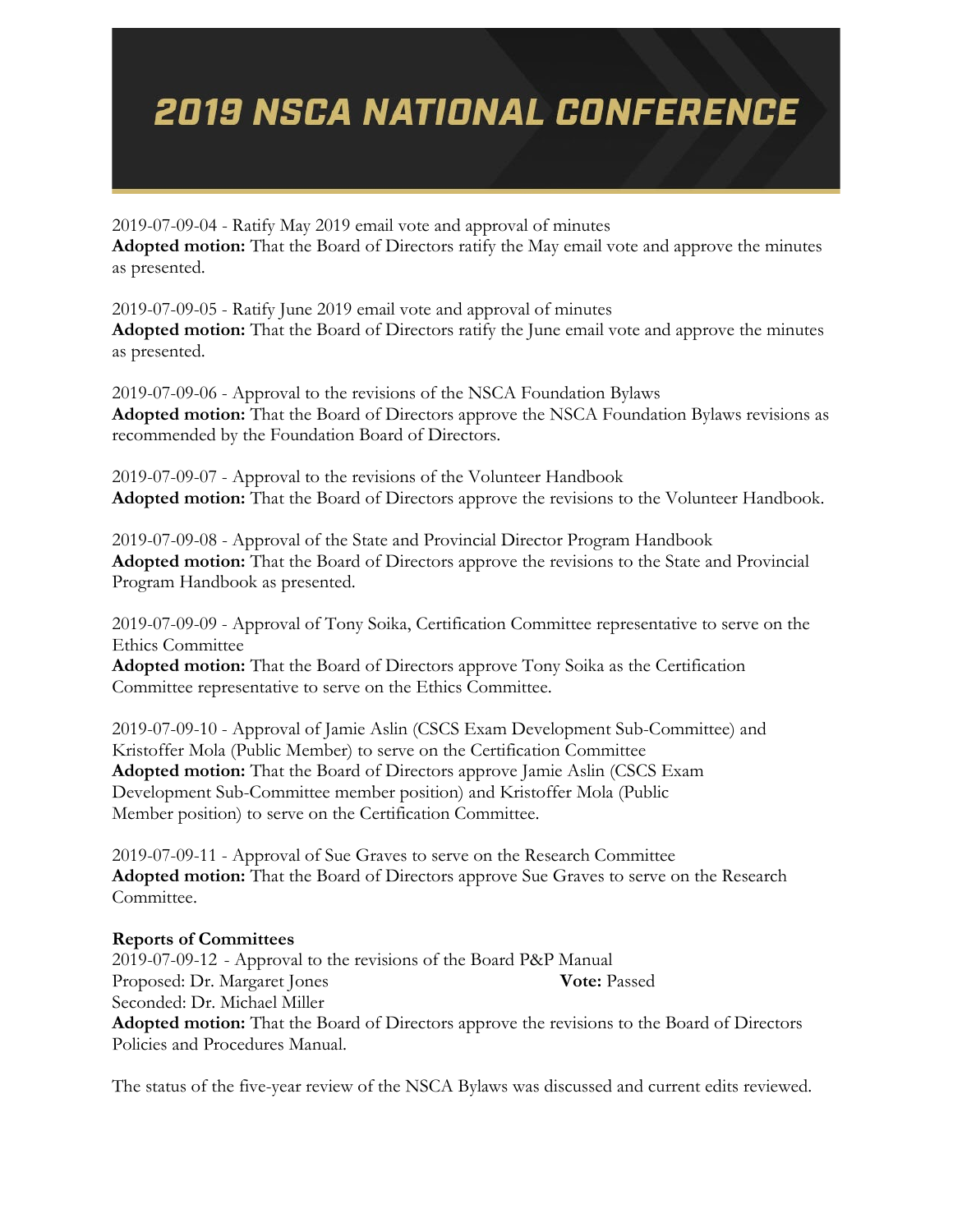Without objection, motion 2019-07-09-13 was postponed to Saturday, July 13, 2019 Board meeting or to the next conference call of the Board.

The recommendation provided by the Nomination Committee regarding amending motion 2009-01- 09-00.2 was discussed. Further discussion was postponed to Wednesday, July 10, 2019.

Jay Dawes joined the meeting at 12:30pm.

Micki Cuppett presented the progress of accreditation and follow-up documents from the Special Committee on Accreditation meeting held June 4-5, 2019 at the NSCA Headquarters.

#### **Executive Session**

Executive session was called at 1:30pm by Travis Triplett and seconded by Jay Dawes for a legal update. Motion passed. All staff with the exception of Michael Massik and Keith Cinea left the meeting room. Jim Lance, NSCA legal counsel, joined by conference call. The conference call ended and regular session was called at 2:26pm by Travis Triplett and seconded by Margaret Jones. Motion passed.

Award Discussion Items:

- The Board discussed trials and improvements of the annual awards.
- Progress on Board directed tasks by the Awards and Honors Committee was discussed.

Kacie Wallace left the meeting at 3:15pm.

2019-07-09-14 - Approval of the Revisions to the General Awards Criteria Proposed: Dr. Travis Triplett **Vote:** Passed Seconded: Patrick McHenry, MA **Adopted motion:** That the Board of Directors approves the revisions to the General Awards Criteria as recommended by the Awards and Honors Committee.

2019-07-09-15 - Approval of the revisions to the Coaching Awards Policies and Procedures and Criteria Sheets Proposed: Patrick McHenry, MA **Vote:** Passed as amended Seconded: Dr. Colin Wilborn **Adopted motion:** That the Board of Directors approves the revisions to the College Strength and Conditioning Coach of the Year, Assistant College Strength and Conditioning Coach of the Year, Professional Strength and Conditioning Coach of the Year, and High School Strength and Conditioning Coach of the Year policies and procedures and criteria sheets as amended.

*Approved amendment* (Margaret Jones): Points must be attained in a minimum of two categories in the criteria sheets.